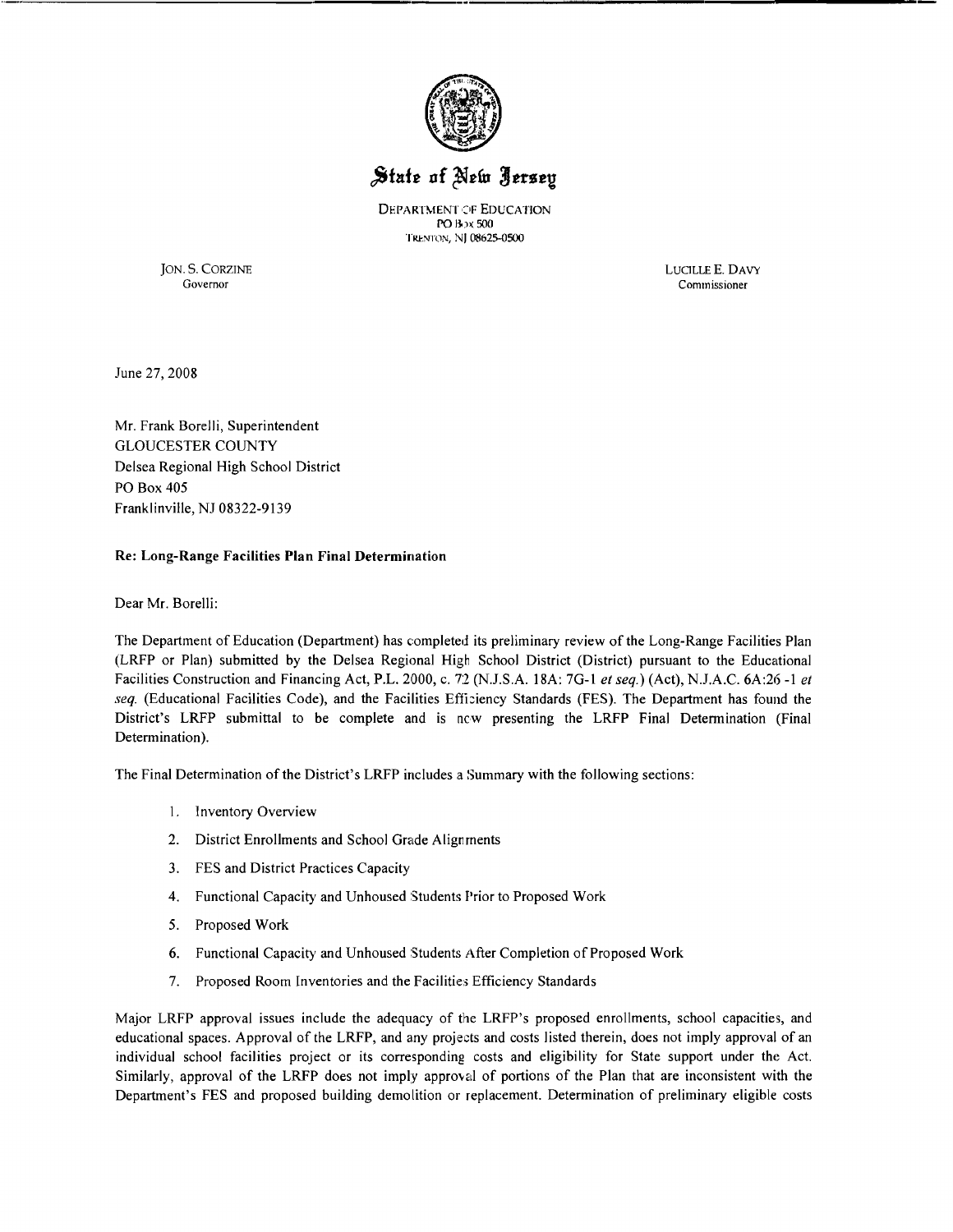and final eligible costs will be made at the time of the approval of a particular school facilities project pursuant to NJ.S.A. 18A:7G-5. The District must submit a feasibility study as part of the school facilities project approval process, pursuant to NJ.S.A. 18A:7G-7b, to support proposed building demolition or replacement. The feasibility study should demonstrate that a building might pose a risk to the safety of the occupants after rehabilitation or that rehabilitation is not cost-effective.

Following the approval of the LRFP, the District may submit an amendment to the approved LRFP for Department review. Unless and until an amendment to the LRFP is submitted to and approved by the Commissioner of the Department pursuant to N.J.S.A. 18A:7G-4 $(c)$ , the approved LRFP shall remain in effect. The District may proceed with the implementation of school facilities projects that are consistent with the approved LRFP whether or not the school facilities project contains square footage that may be ineligible for State support.

We trust that this document will adequately explain the Final Determination and allow the District to move forward with the initiation of projects within its LRFP. Please contact H. Lyle Jones, Regional Director at the Office of School Facilities at  $(609)$  943-5452 with any questions or concerns that you may have.

Sincerely,

Lucille Endany

Lucille E. Davy Commissioner

Enclosure

c: Willa Spicer, Deputy Commissioner John Hart, Chief of Staff William King, Assistant Commissioner Kathryn Forsyth, Director of Public Information Mark Stanwood, Gloucester County, Executive County, Superintendent Bernard E. Piaia, Director, School Facilities, Office of the Chiefof Staff H. Lyle Jones, Regional Director, School Facilities, Office of the Chief of Staff Glenn Ferguson, County Manager, School Facilities, Office of the Chief of Staff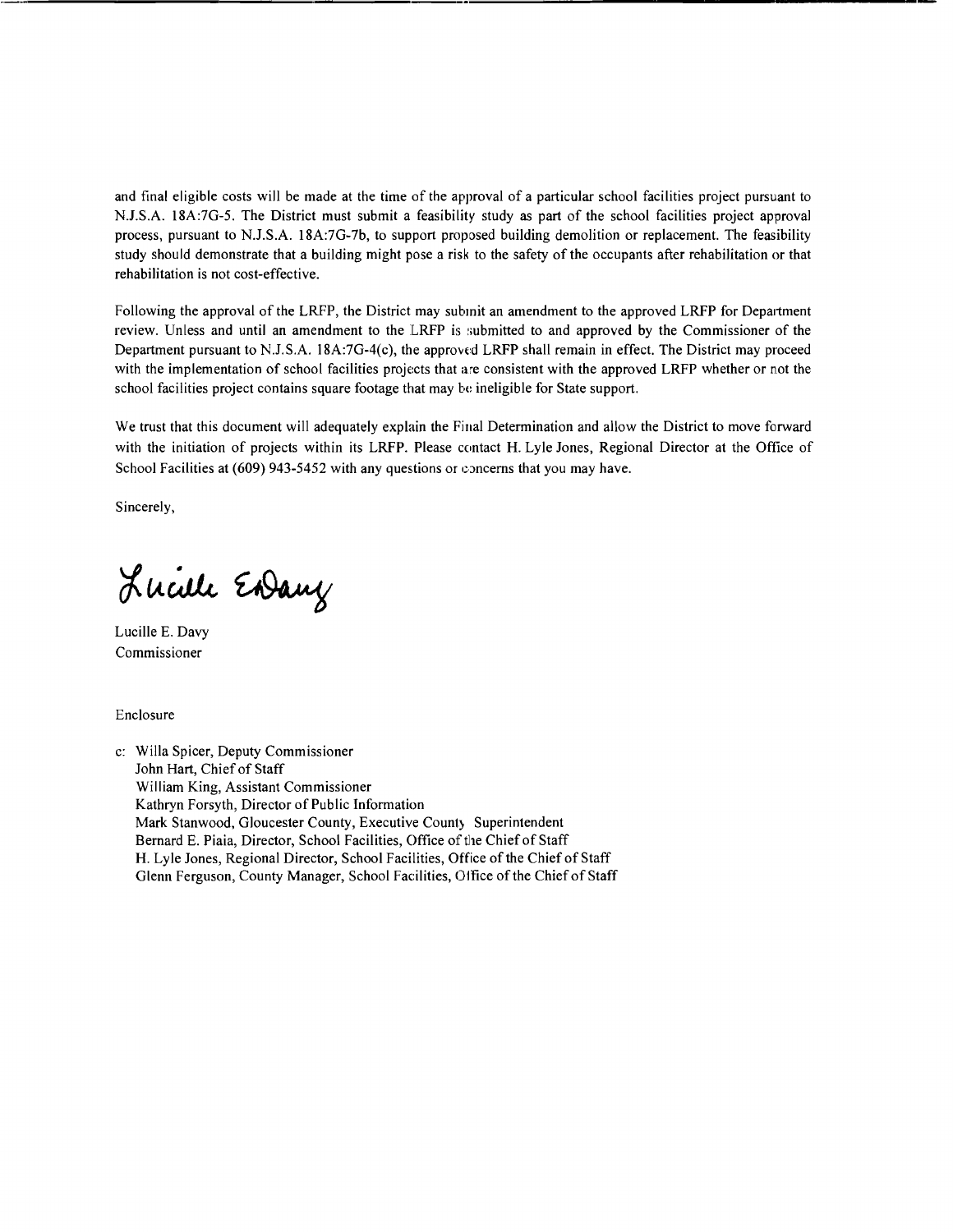## LONG-RANGE FACILITIES PLAN

## **Final Determination Summary**

Delsea Regional High School

The Department of Education (Department) has completed its review of the Long-Range Facilities Plan (LRFP or Plan) submitted by the Delsea Regional High School (District) pursuant to the Educational Facilities Construction and Financing Act, P.L. 2000, c.72 (N.J.S.A. 18A:7G-1 et seq.) (Act), N.J.A.C. 6A:26-1 et seq. (Educational Facilities Code), and the Facilities Efficiency Standards (FES).

This is the Department's Final Determination Summary (Summary) of the LRFP. The Summary is based on the standards set forth in the Act, the Educational Facilities Code, the FES, District entered data in the LRFP and Project Application and Tracking System (LRFP website), and District supplied supporting documentation. The Summary consists of seven sections. The referenced reports in *ilalic* text are standard LRFP reports available on the Department's LRFP website.

## 1. Inventory Overview

The District provides services for students in grades 7-12. The predominant existing school grade configuration is 7-12. The predominant proposed school grade configuration is 7-12. The District is classified as an "Over 55" district for funding purposes.

The District identified existing and proposed schools, sites, buildings, playgrounds, playfields, and parking lots in its LRFP. The total number of existing and proposec district-owned or leased schools, sites, and buildings are listed in Table 1. A detailed description of each asset can be found in the LRFP website report titled *"Site Asset Inventory Report. "* 

|                                                      | <b>Existing</b> | <b>Proposed</b> |
|------------------------------------------------------|-----------------|-----------------|
| Sites:                                               |                 |                 |
| <b>Total Number of Sites</b>                         |                 |                 |
| Number of Sites with no Buildings                    |                 |                 |
| Number of Sites with no Instructional Buildings      |                 |                 |
| <b>Schools and Buildings:</b>                        |                 |                 |
| Total Number of Schools                              |                 |                 |
| Total Number of Instructional Buildings              |                 |                 |
| Total Number of Administrative and Utility Buildings |                 |                 |
| Total Number of Athletic Facilities                  |                 |                 |
| <b>Total Number of Parking Facilities</b>            |                 |                 |
| Total Number of Temporary Facilities                 |                 |                 |

### Table I: Inventory Summary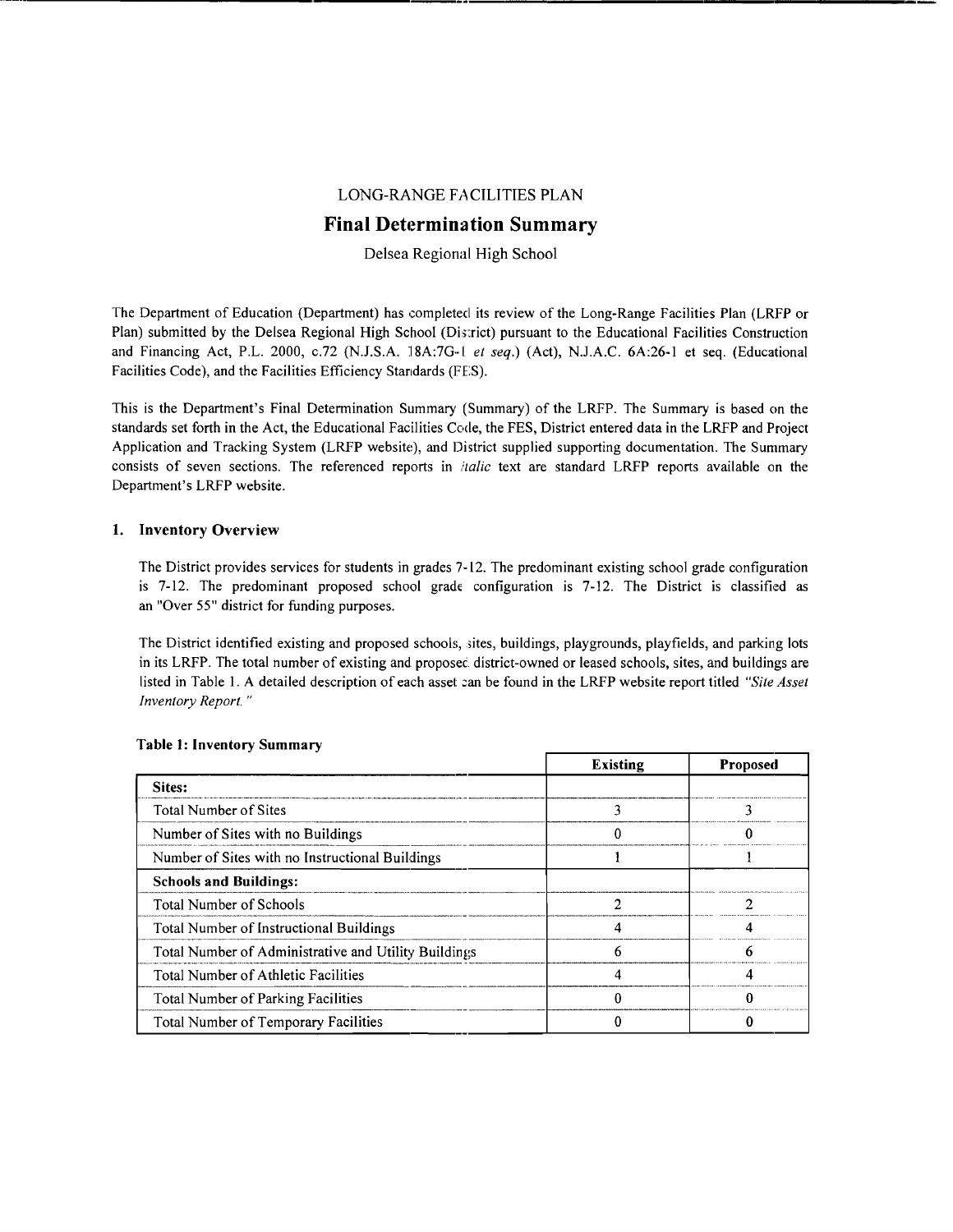As directed by the Department, incomplete school facilities projects that have project approval from the Department are represented as "existing" in the Plan. District schools with incomplete approved projects that include new construction or the reconfiguration of existing program space are as follows: NIA.

Major conclusions are as follows:

- The District is proposing to maintain the existing number of District-owned or leased sites.
- The District is proposing to maintain the existing number of District-owned or operated schools.
- The District is proposing to maintain the existing number of District-owned or leased instructional buildings. The District is proposing to maintain the existing number of District-owned or leased noninstructional buildings.

FINDINGS The Department has determined that the proposed inventory is adequate for review of the District's LRFP. However, the LRFP determination does not imply approval of an individual school facilities project listed within the LRFP. The District must submit individual project applications for project approval. If building demolition or replacement is proposed, the District must submit a feasibility study, pursuant to N.J.S.A. 18A:7G-7b, as part of the application for the specific school facilities project.

## 2. District Enrollments and School Grade Alignments

The District determined the number of students, or "proposed enrollments," to be accommodated in the LRFP on a district-wide basis and in each school. The District's existing and proposed enrollments and the cohortsurvival projection provided by the Department on the LRFP website are listed in Table 2. Detailed information can be found in the LRFP website report titled *"Enrol/ment Projection Detail.* " Existing and proposed school enrollments and grade alignments can be found in the report titled *"Enrollment and School Grade Alignment."* 

|                             | <b>Actual Enrollments</b><br>2005 | <b>District Proposed</b><br><b>Enrollments</b> | Department's LRFP<br><b>Website Projection</b> |
|-----------------------------|-----------------------------------|------------------------------------------------|------------------------------------------------|
| Grades K-12:                |                                   |                                                |                                                |
| Grades K-5, including SCSE  |                                   |                                                |                                                |
| Grades 6-8, including SCSE  | 568                               | 621                                            | O                                              |
| Grades 9-12, including SCSE | 1264                              | 1184                                           | 245                                            |
| <b>District Totals</b>      | 1832                              | 1805                                           | 245                                            |
| <b>Pre-Kindergarten:</b>    |                                   |                                                |                                                |
| Pre-Kindergarten, Age 3     |                                   |                                                |                                                |
| Pre-Kindergarten, Age 4     |                                   |                                                |                                                |
| Pre-Kindergarten, SCSE      |                                   |                                                |                                                |

### Table 2: Enrollment Comparison

*"SCSE" SellContained Special Education* 

Major conclusions are as follows:

• The District did not elect to use the Department's LRFP website projection. Supporting documentation was submitted to the Department as required to justify the proposed enrollments.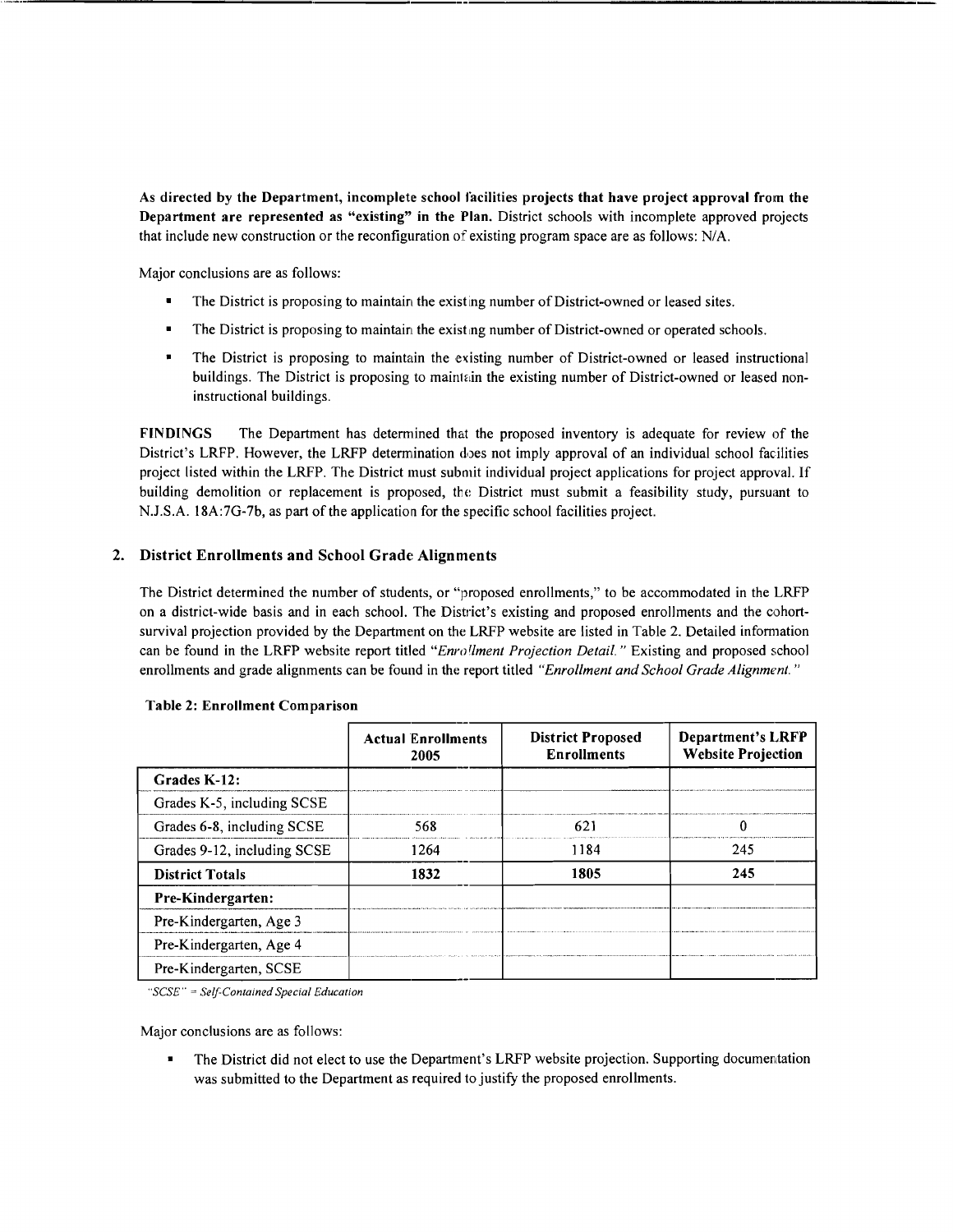- The District is planning for stable enrollments.
- The District is not an ECPA (Early Childhood Program Aid) District.

FINDINGS The Department has determined that the District's proposed enrollments are supportable for review of the District's LRFP. The Department will require a current enrollment projection at the time an application for a school facilities project is submitted incorporating the District's most recent Fall Enrollment Report in order to verify that the LRFP's planned capacity is appropriate for the updated enrollments.

## 3. FES and District Practices Capacity

The proposed room inventories for each school were analyzed to determine whether the LRFP provides adequate capacity for the proposed enrollments. Two capacity calculation methods, called *"FES Capacity"* and *"District Practices Capacity,"* were used to assess existing and proposed school capacity in accordance with the FES and District program delivery practices. A third capacity calculation, called *"Functional Capacity*," determines Unhoused Students and potential State surport for school facilities projects. Functional Capacity is analyzed in Section 5 of this Summary.

- *FES Capacity* only assigns capacity to pre-kindergarten *(if district-owned or operated),* kindergarten, general, and self-contained special education classrooms. No other room types are considered to be capacity-generating. Class size is based on the FES and is prorated for classrooms that are sized smaller than FES classrooms. FES Capacity is most accurate for elementary schools, or schools with non-departmentalized programs, in which instruction is "homeroom" based. This capacity calculation may also be accurate for middle schools depending upon the program structure. However, this method usually significantly understates available high school capacity since specialized spaces that are typically provided in lieu of general classrooms are not included in the capacity calculations.
- $\blacksquare$ *District Practices Capacity* allows the District to include specialized room types in the capacity calculations and adjust class size to reflect actual practices. This calculation is used to review capacity and enrollment coordination in middle and high schools.

A capacity utilization factor in accordance with the FES is included in both capacity calculations. A 90% capacity utilization rate is applied to classrooms serving grades K-8. An 85% capacity utilization rate is applied to classrooms serving grades 9-12. No capacity utilization factor is applied to preschool classrooms.

Table 3 provides a summary of existing and proposed district-wide capacities. Detailed information can be found in the LRFP website report titled "FES and District Practices Capacity."

|                                            | <b>Total FES Capacity</b> | <b>Total District Practices Capacity</b> |
|--------------------------------------------|---------------------------|------------------------------------------|
| $(A)$ Proposed Enrollments                 | 1.805                     | 1.805                                    |
| $(B)$ Existing Capacity                    | 1.088                     | 1.814                                    |
| *Existing Capacity Status (B)-(A)          | -716                      |                                          |
| $(C)$ Proposed Capacity                    | 1.088                     | 1.814                                    |
| <i>\</i> *Proposed Capacity Status (C)-(A) | -716                      |                                          |

# Table 3: FES and District Practices Capacity Summary

\* *Positive numbers signifY surplus capacity; negative numbers signifY inadequate capacity. Negative values for Distriel Practices capacity are acceptable if proposed enrollments do not exceed 100% capacity utilization.*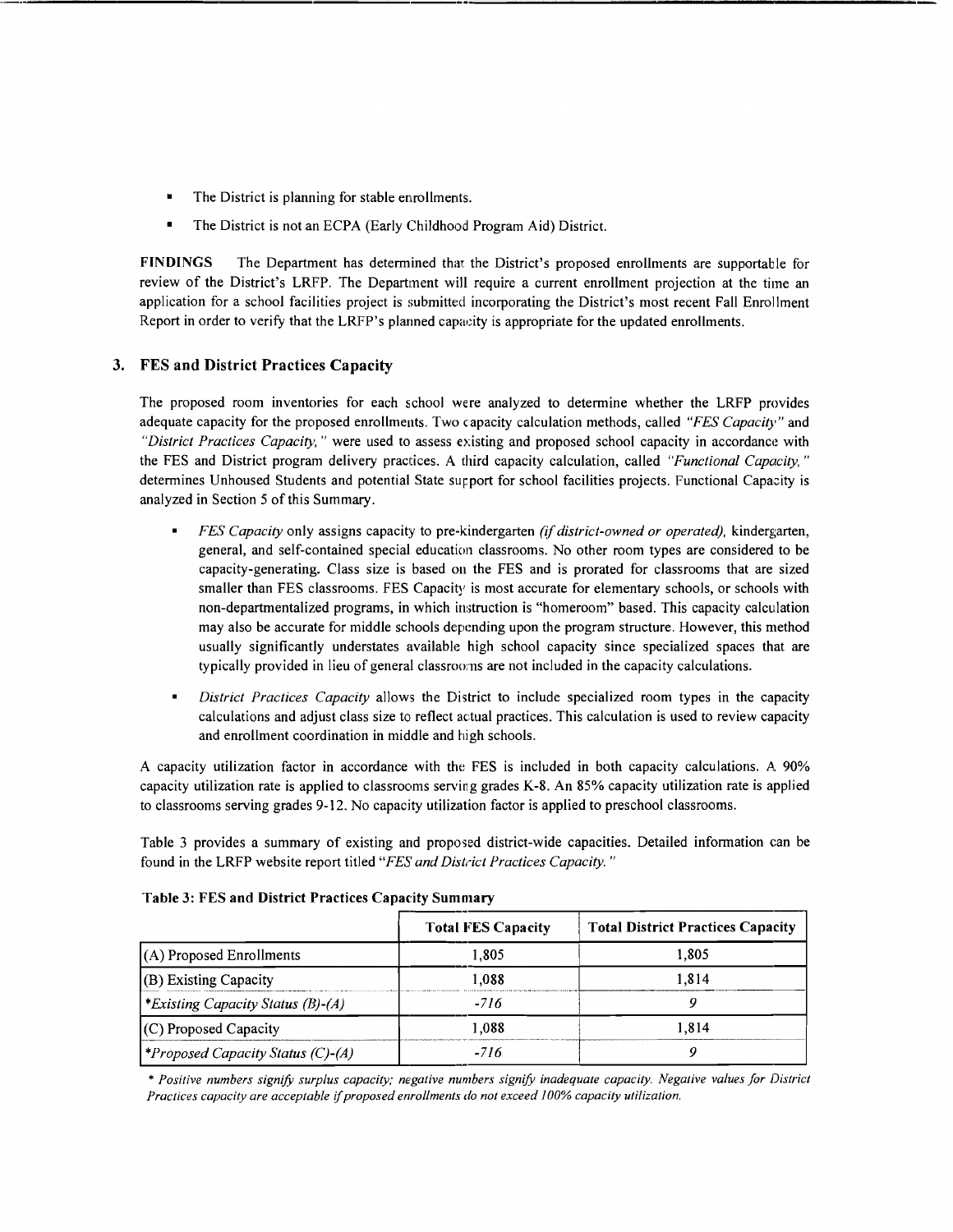Major conclusions are as follows:

- The District has appropriately coordinated preposed school capacities and enrollments in the LRFP.
- Adequate justification has been provided by the District if capacity for a school deviates from the proposed enrollments by more than 5%.

FINDINGS The Department has determined that the proposed District capacity, in accordance with the proposed enrollments, is adequate for review of the District's LRFP. The Department will require a current enrollment projection at the time an application for a school facilities project is submitted, incorporating the District's most recent Fall Enrollment Report, in order to verify that the LRFP's planned capacity meets the District's updated enrollments.

## 4. Functional Capacity and Unhoused Students Prior to Proposed Work

*Functional Capacity* was calculated and compared to the proposed enrollments to provide a preliminary estimate of Unhoused Students and new construction funding eligibility. Functional Capacity is the adjusted gross square footage of a school building *(total gross square feet minus excluded space)* divided by the minimum area allowance per Full-time Equivalent student for the grade level contained therein. Unhoused Students is the number of students projected to be enrolled in the District that exceeds the Functional Capacity of the District's schools pursuant to N.J.A.C.  $6A:26-2.2(c)$ .

*"Excluded Square Feet"* in the LRFP Functional Capacity calculation includes (I) square footage exceeding the FES for any pre-kindergarten, kindergarten, general education, or self-contained special education classroom; (2) grossing factor square footage *(corridors, stairs, mechanical rooms, etc.)* that exceeds the FES allowance, and (3) square feet proposed to be demolished or discontinued from use. Excluded square feet may be revised during the review process for individual school facilities projects.

Table 4 provides a preliminary assessment of Functional Capacity, Unhoused Students, and Estimated Maximum Approved Area for the various grade groups in accordance with the FES. Detailed information concerning the calculation and preliminary excluded square feet can be found in the LRFP website reports titled *"Functional Capacity and Unhoused Students"* and *"Functional Capacity Excluded Square Feet. "* 

|                                                                  |            | в               |                 |                |                          |
|------------------------------------------------------------------|------------|-----------------|-----------------|----------------|--------------------------|
|                                                                  |            | Estimated       |                 | D              | $E = C \times D$         |
|                                                                  | A          | Existing        | $C = A-B$       | Area           | <b>Estimated Maximum</b> |
|                                                                  | Proposed   | Functional      | Unhoused        | Allowance      | Approved Area for        |
|                                                                  | Enrollment | <b>Capacity</b> | <b>Students</b> | (gsf/students) | <b>Unhoused Students</b> |
| Elementary $(K-5)^*$                                             |            |                 |                 | 125.00         |                          |
| Middle $(6-8)$                                                   | 621        | 723             | -0-             | 134.00         | -0-                      |
| High $(9-12)$                                                    | 1184       | 1369            | $-0-$           | 151.00         | -0-                      |
| <b>District Totals</b>                                           | 1805       | 2093            |                 |                |                          |
| *Pre-kindergarten students are not included in the calculations. |            |                 |                 |                |                          |

### Table 4: Functional Capacity and Unhoused Students Prior to Proposed Work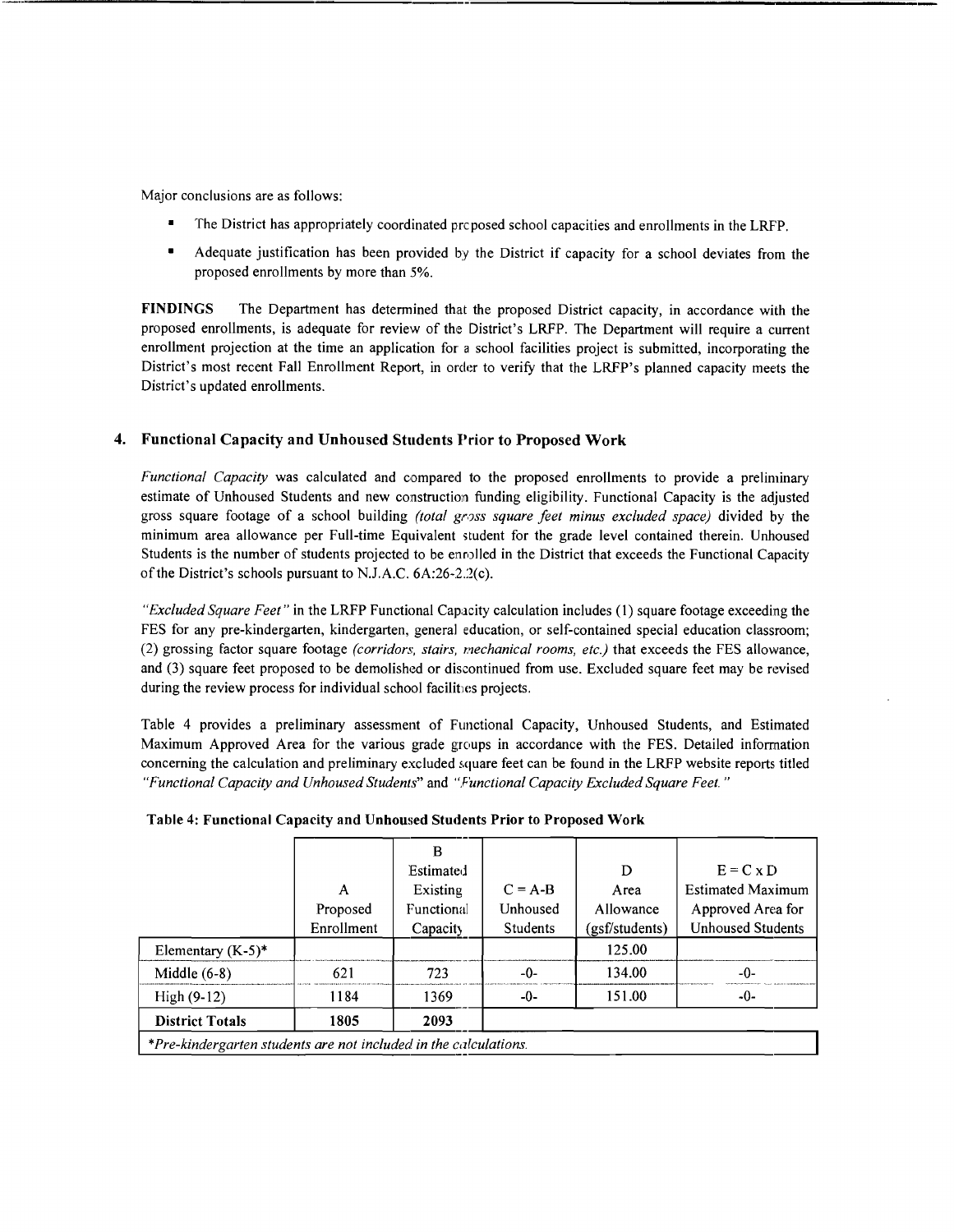Major conclusions are as follows:

- The calculations for "Estimated Existing Functional Capacity" do not include school facilities projects that have been approved by the Department but were not under construction or complete at the time of Plan submission.
- The District, based on the preliminary LRFP assessment, does not have Unhoused Students for the following FES grade groups: Grades  $6-8$ ,  $9-12$ .
- The District, based on the preliminary LRFP assessment, has Unhoused Students for the following FES grade groups: *n/a.*
- The District is not an ECPA District. Therefore, general education pre-kindergarten students are not included in the calculations.
- The District is not proposing to demolish or discontinue the use of existing District-owned instructional space. The Functional Capacity calculation excludes square feet proposed to be demolished or discontinued for the following FES grade groups: n/a.

FINDINGS Functional Capacity and Unhoused Students calculated in the LRFP are preliminary estimates. Justification for square footage in excess of the FES and the determination of additional excluded square feet, Preliminary Eligible Costs (PEC), and Final Eligible Costs (FEC) will be included in the review process for specific school facilities projects. A feasibility study undertaken by the District is required if building demolition or replacement is proposed per N.J.A.C.  $6A$ : 26-2.3(b)(10).

### 5. Proposed Work

The District was instructed to review the condition of its facilities and sites and to propose corrective *"system"*  and *"inventory"* actions in its LRFP. *"System"* actions upgrade existing conditions without changing spatial configuration or size. Examples of system actions include new windows, finishes, and mechanical systems. *"Inventory"* actions address space problems by removing, adding, or altering sites, schools, buildings and rooms. Examples of inventory actions include building additions, the reconfiguration of existing walls, or changing room use.

Table 5 summarizes the type of work proposed in the District's LRFP for instructional buildings. Detailed infonnation can be found in the LRFP website repor:s titled *"Site Asset Inventory," "LRFP Systems Actions Summary," and "LRFP Inventory Actions Summary."* 

| <b>Type of Work</b>                                            | <b>Work Included in LRFP</b><br>Yes |  |
|----------------------------------------------------------------|-------------------------------------|--|
| <b>System Upgrades</b>                                         |                                     |  |
| <b>Inventory Changes</b>                                       |                                     |  |
| Room Reassignment or Reconfiguration                           | No                                  |  |
| <b>Building Addition</b>                                       | No                                  |  |
| New Building                                                   | N٥                                  |  |
| Partial or Whole Building Demolition or Discontinuation of Use | Nο                                  |  |
| New Site                                                       |                                     |  |

Table 5: Proposed Work for Instructional Buildings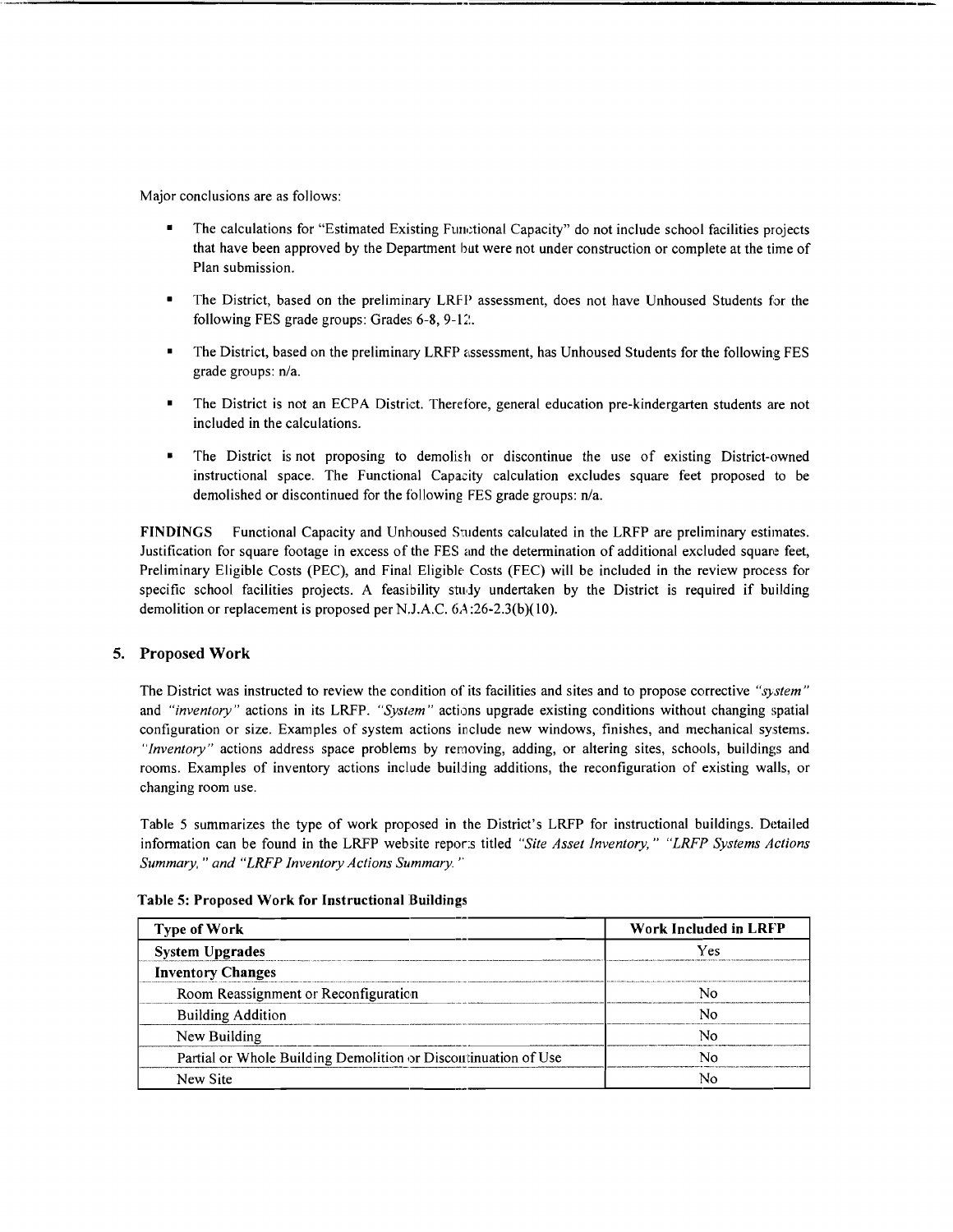Major conclusions are as follows:

- The District has proposed system upgrades in one or more instructional buildings.
- The District has not proposed inventory changes, excluding new construction, in one or more instructional buildings.
- The District has not proposed new construction in lieu of rehabilitation in one or more instructional buildings.

Please note that costs represented in the LRFP are for capital planning purposes only. Estimated costs are not intended to represent preliminary eligible costs or final eligible costs of approved school facilities projects.

The Act (N.J.S.A. 18A:7G-7b) provides that all school facilities shall be deemed suitable for rehabilitation unless a pre-construction evaluation undertaken by the District demonstrates to the satisfaction of the Commissioner that the structure might pose a risk to the safety of the occupants even after rehabilitation or that rehabilitation is not cost-effective. Pursuant to N.J.A.C.  $6A:26-2.3(b)(10)$ , the Commissioner may identify school facilities for which new construction is proposed in lieu of rehabilitation for which it appears from the information presented that new construction is justified, provided, however, that for such school facilities so identified, the District must submit a feasibility study as part of the application for the specific school facilities project. The cost of each proposed building replacement is compared to the cost of additions or rehabilitation required to eliminate health and safety deficiencies and to achieve the District's programmatic model.

Facilities used for non-instructional or non-educational purposes are ineligible for State support under the Act. However, projects for such facilities shall be reviewed by the Department to determine whether they are consistent with the District's LRFP and whether the facility, if it is to house students (full or part time) conforms to educational adequacy requirements. These projects shall conform to all applicable statutes and regulations.

**FINDINGS** The Department has determined that the proposed work is adequate for review of the District's LRFP. However, Department approval of proposed work in the LRFP does not imply that the District may proceed with a school facilities project. The District must submit individual project applications with cost estimates for Department project approval. Both school facilities project approval and other capital project review require consistency with the District's approved LRFP.

## 6. **Functional Capacity and Unhoused Students After Completion** of Proposed **Work**

The *Functional Capacity* of the District's schools *after* completion of the scope of work proposed in the LRFP was calculated to highlight any remaining Unhoused Students.

Table 6 provides a preliminary assessment of Unhoused Students and Estimated Remaining Maximum Area after completion of new construction proposed in the LRFP, if applicable. Detailed infonnation concerning the calculation can be found in the website report titled *"F'unctional Capacity and Unhoused Students."*